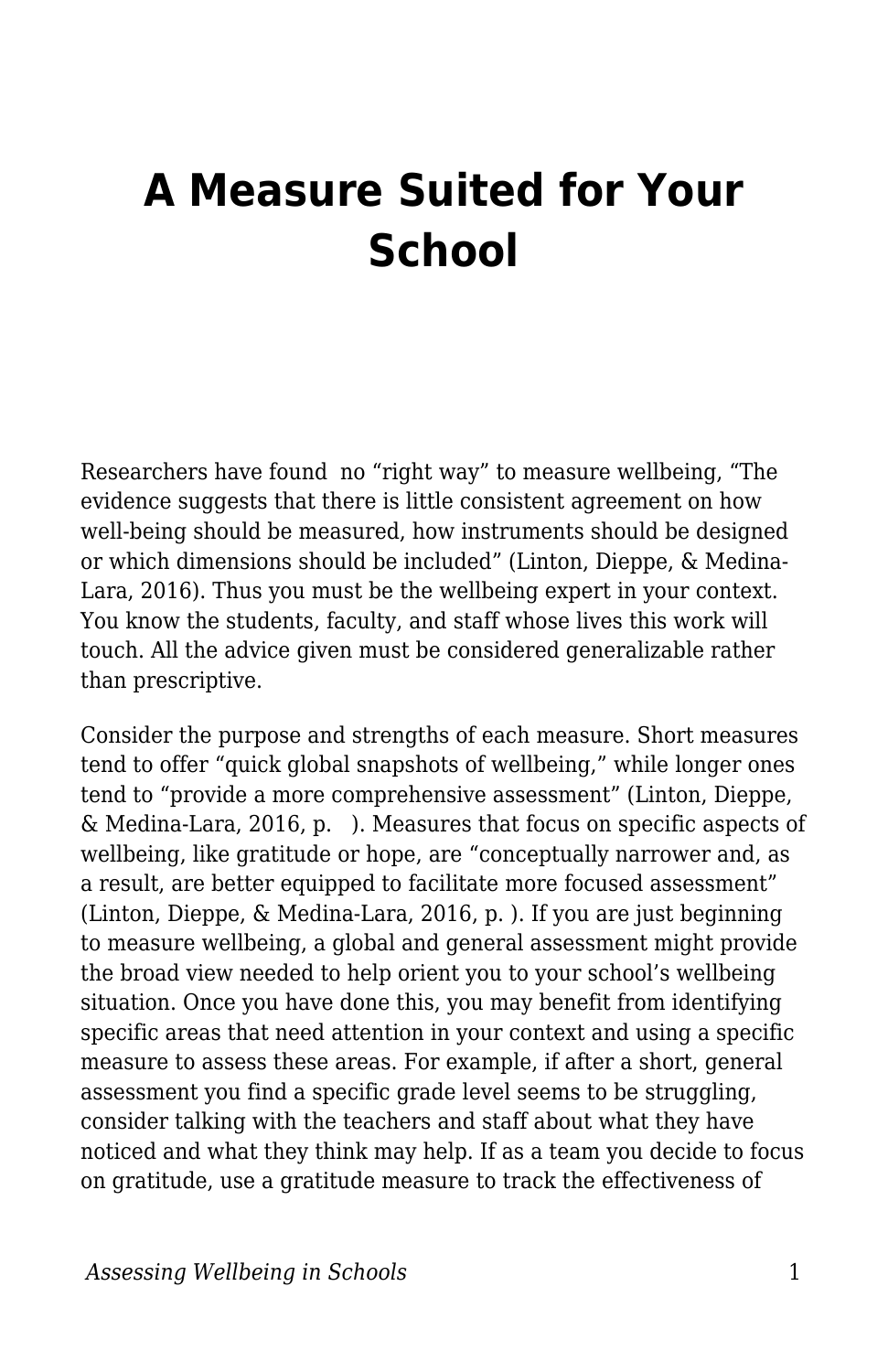your interventions.

Consider the available resources, such as time, money, and personnel. For example, pressures on time and personnel will necessitate shorter measures. In addition, the length and content factors can result in response burden for participants. Response burden leads to "lower response rates, reduced completion, and reduced data quality" (Rolstad, Adler, & Ryden, 2011, n.p.). Consider the literacy abilities of your population, which may limit which measure you administer, the languages you administer it in, and whether you administer it online or with paper and pen. Consider how often you want to administer the measure: "More frequent measurement will allow more detailed tracking of levels of well-being, picking up on short-term variation in response to particular events and seasons" (NEF, date, p. 15). Consider the consent you will need from parents, students, and staff. For example, asking for parental consent for students to take the survey anonymously may cause difficulty in identifying struggling individuals and implementing specific Tier 2 or Tier 3 interventions on their behalf.

When considering your resources, you must recognize that no measure is truly "free." There are several necessities that affect the ultimate cost of administering and responding to a survey, including personnel, facilities, equipment, materials, expertise to interpret results, and opportunity cost. If a district doesn't have the personnel, equipment, or expertise to administer, analyze, and respond to the results of a measure, a "free" measure may end up costing more than you anticipate after paying for the resources and reports. Thus while several measures included in this resource are "free," you must think critically about the needs and resources of your school to determine the ultimate costs. Paying for a service that can accurately interpret your results could end up actually being cheaper and much more effective.

After considering your resources, focus on what you can control. Start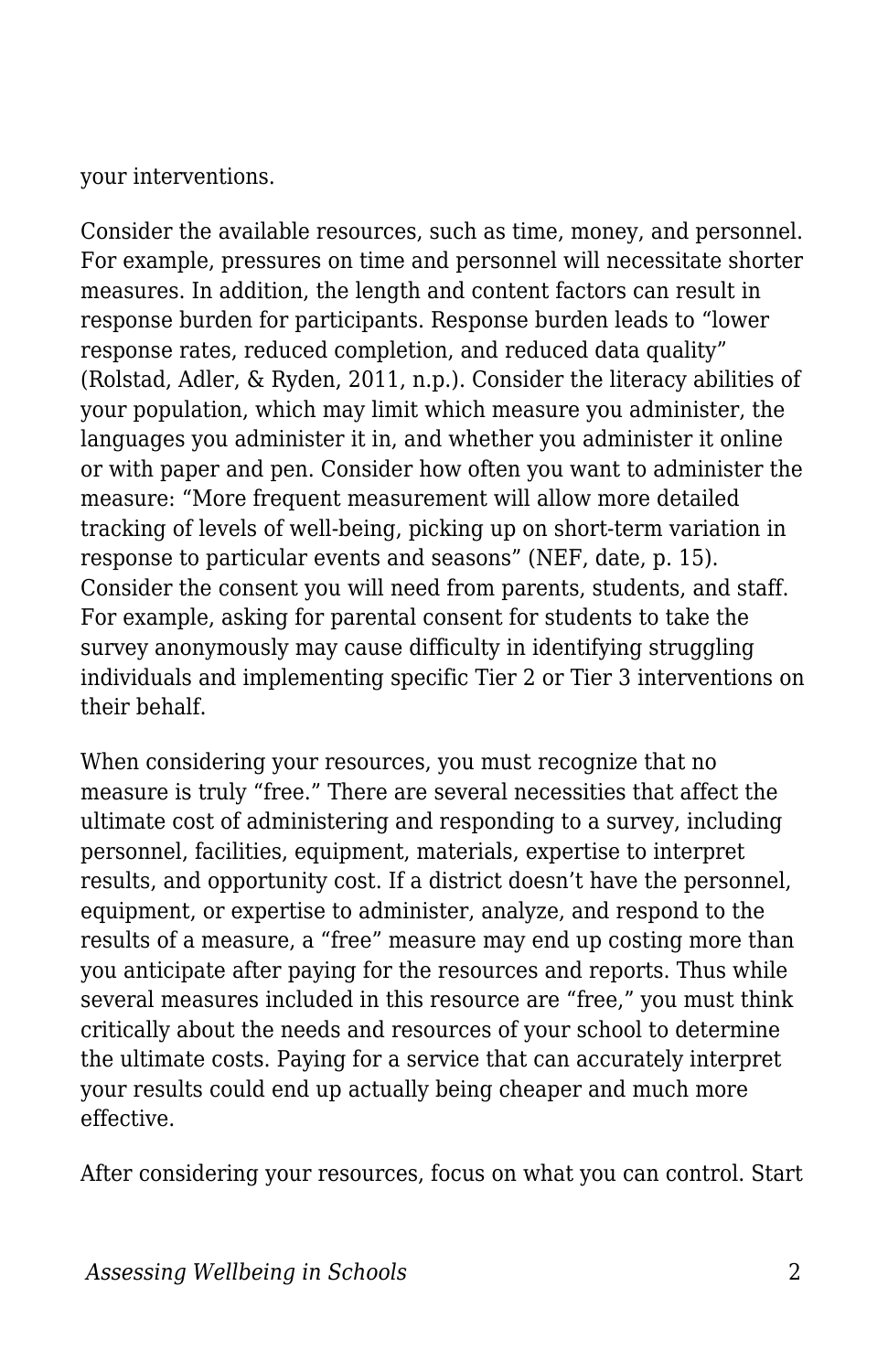with small wins to build momentum. You must "avoid undue burden on students or staff" and focus on "the domains which [your school has] the capacity to influence" and "what consequential action might be taken as a result" (EBPU et al., date, p. 9). Be sure that you are prepared to act on what you measure. For example, you may choose to focus on gratitude for your students not only because it will benefit your students, but also because your school is positioned to help in *y* and *z* ways. When you have completed these considerations, our intervention resource can help you in deciding what factors of wellbeing you are prepared to improve with targeted interventions.

Finally, consider ways to measure wellbeing outside of the tools listed here. For example, qualitative measures such as interviews, focus groups, or narratives can help fill in missing pieces of information (Renata, 2019). After taking a general census sample, consider disaggregating the data to look at similarities across demographics and populations. Disaggregating data can help you make the most of each survey as you look for significant differences involving genders, races, ethnicities, grade levels, and socio-economic status (National Center, 2012). Consider using multiple measures and triangulating the results to better pinpoint your school's strengths (betterevaluation, DATE). These tools will help you get as much information about your school's wellbeing as possible so that your decisions are informed by accurate data and information.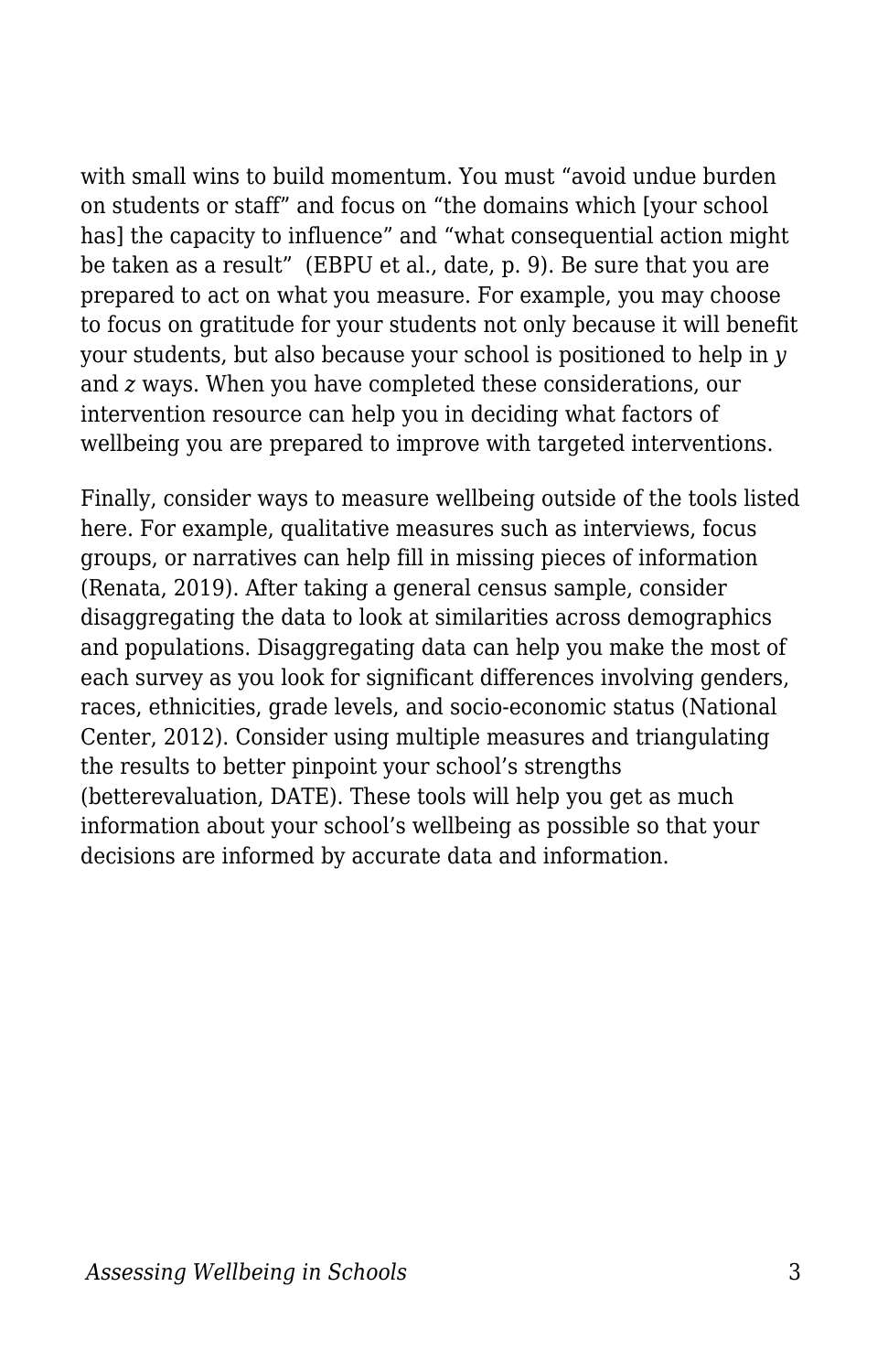## **Section Summary**

- There is no one right way to measure wellbeing. Use what you know about your context to inform your choice.
- Consider the purpose of each measure. Your resources will affect how often you measure and whether you decide to survey students and staff anonymously.
- Each measure should be focused on an aspect of wellbeing that you can influence through interventions. Be prepared to act on what you learn.
- Consider using qualitative as well as quantitative measures, disaggregating your data and triangulating results from multiple measures to get as much information as possible.

## **Suggestions for Further Research**

Better Evaluation. (n.d.). *Triangulation.* [https://edtechbooks.org/-pcF](https://www.betterevaluation.org/en/evaluation-options/triangulation)

EBPU et al. (date). Measuring and monitoring children and young people's mental wellbeing: A toolkit for schools and colleges. *Public Health England.* [https://edtechbooks.org/-EQi](https://www.basw.co.uk/resources/measuring-and-monitoring-children-and-young-people%E2%80%99s-mental-wellbeing-toolkit-schools-and)

Linton, M., Dieppe, P., & Medina-Lara, A. (date). Review of 99 selfreport measures for assessing well-being in adults: Exploring dimensions of well-being and developments over time. *BMJ Open* 2016;6:e010641. [https//doi.org/10.1136/bmjopen-2015-010641](https://edtechbooks.org/wellbeing/about:blank)

National Center for Mental Health Promotion and Youth Violence Prevention. (2012). National Center Brief: The Importance of Disaggregating Student Data (pp. 1–5).

NEF. (date). Measuring well-being: A guide for practitioners.[https://edtechbooks.org/-uCJC](https://mentalhealthpartnerships.com/resource/measuring-well-being-a-guide-for-practitioners/)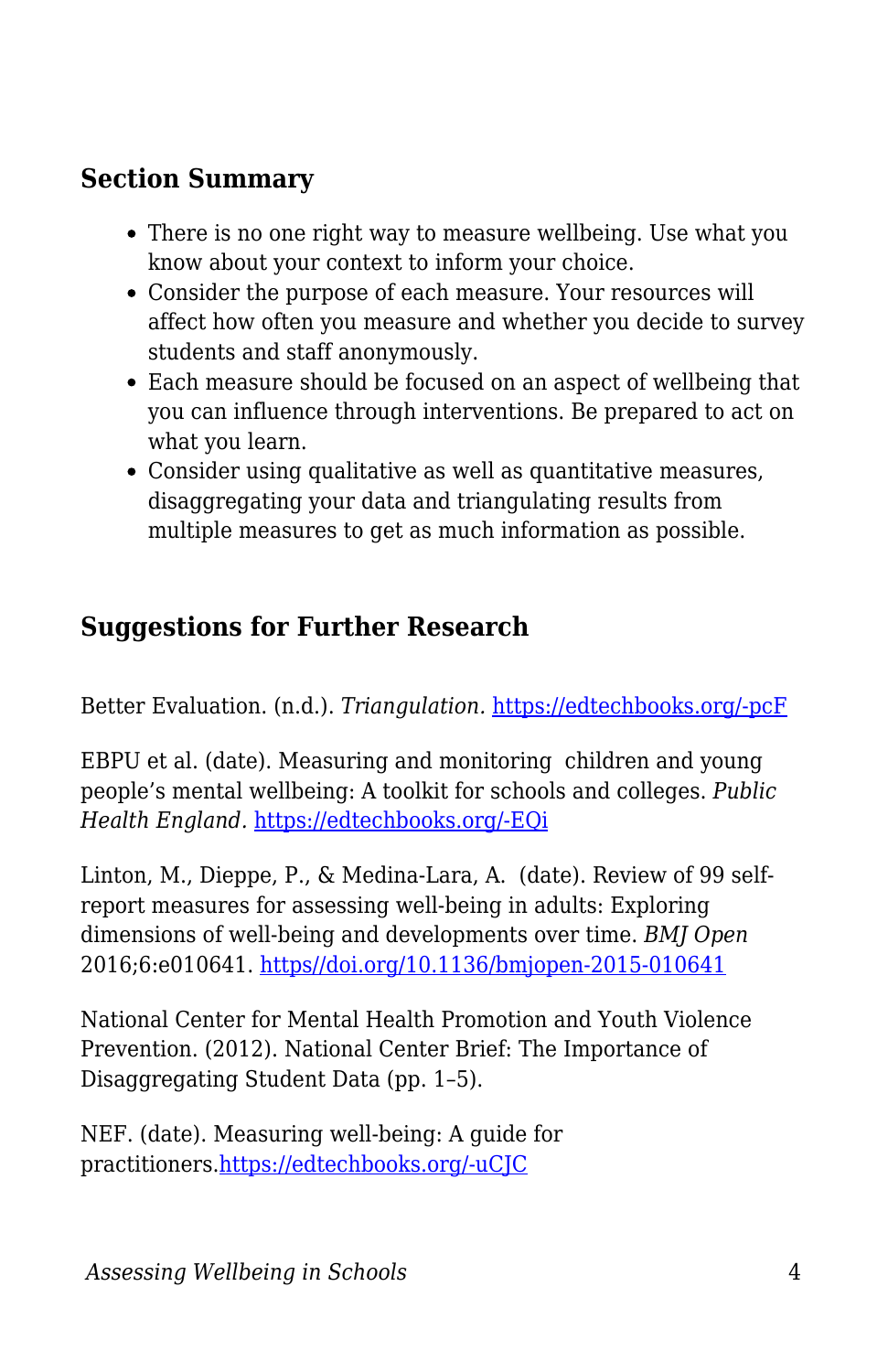Rolstad, S., Alder, J., Ryden, A. (2011). Response burden and questionnaire length: Is shorter better? A Review and Meta-analysis. *Value in Health. 14*(8), [https://edtechbooks.org/-sYB](https://doi.org/10.1016/j.jval.2011.06.003)

Renata, R. (2019). What are qualitative measurements? [https://edtechbooks.org/-IqZ.](https://www.theclassroom.com/qualitative-measurements-8473589.html)



Bates, M. & Boren, D. M. (2019). *Assessing Wellbeing in Schools*. EdTech Books. Retrieved from https://edtechbooks.org/wellbeing



**[CC BY-NC:](https://creativecommons.org/licenses/by-nc/4.0)** This work is released under a CC BY-NC license, which means that

you are free to do with it as you please as long as you (1) properly attribute it and (2) do not use it for